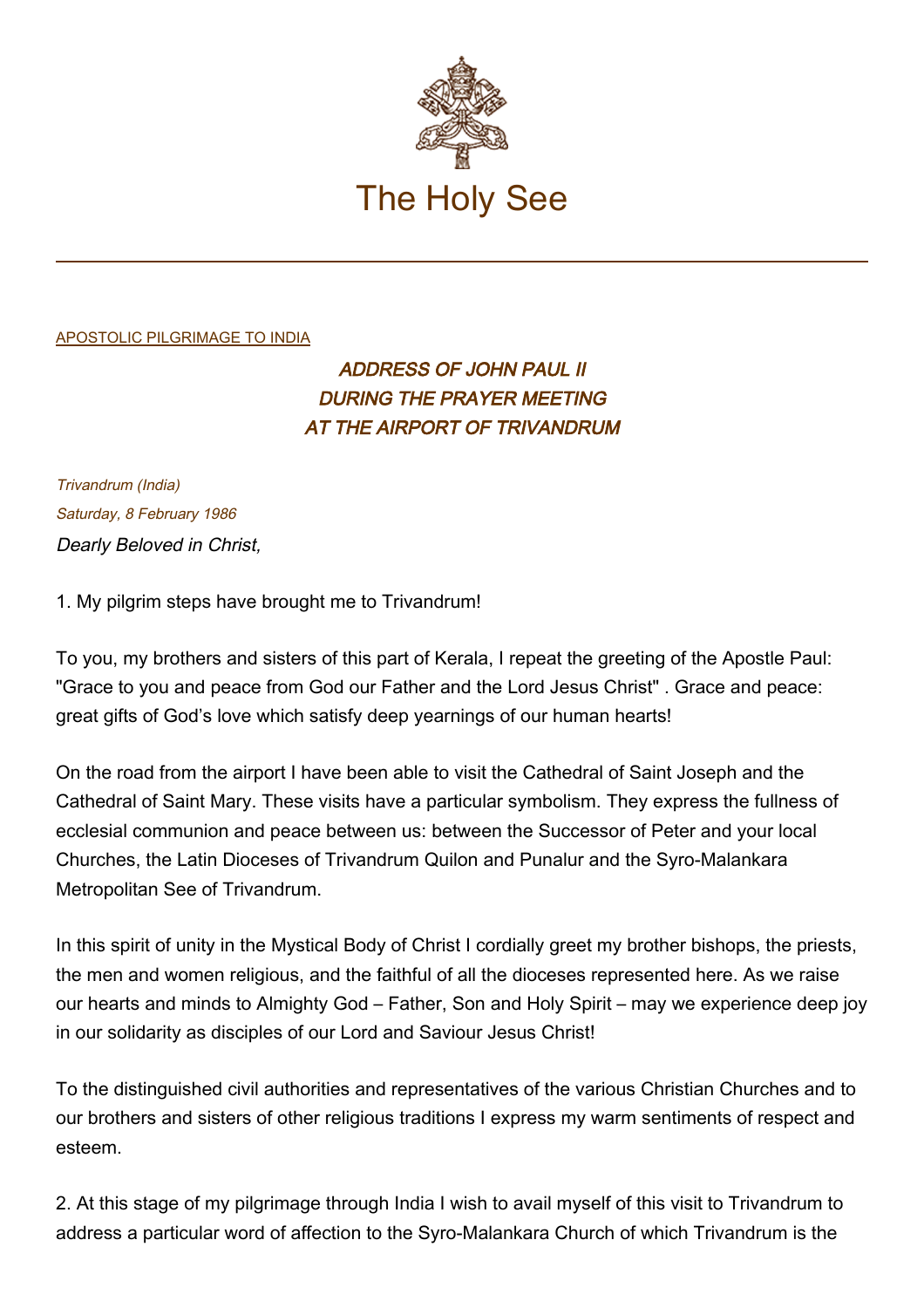principal See, under the guidance of Archbishop Mar Gregorios.

Your Church, beloved brothers and sisters, traces its origin to the Apostle Saint Thomas. You possess a very ancient liturgical tradition which had its origin in Antioch, where the followers of Jesus were first called "Christians" . For more than sixteen centuries our community remained in unbroken communion with the See of Peter. Then there was a series of difficulties which interrupted that communion. But this century has been indelibly marked by the luminous figure of Archbishop Mar Ivanios, who found wisdom and sensitivity to the cause of Christian unity in my predecessor Pius XI, to whom he made an historic visit in 1932.

I am very pleased to know that the latest period of your Church's history has been a time of growth and vigorous Christian life. The establishment of the Major Seminary dedicated to Mary, Mother of the Church, is a sign of your vitality. It offers great hope of further strength and consolidation in the future.

In 1980 I had the great pleasure of sending Cardinal Rubin as my personal representative to the Jubilee celebrations. And today I have been given the grace to visit you personally. Today I wish to encourage you in your faith, in your fidelity to your ancient traditions, in your sincere efforts to promote fraternal relations with your brothers and sisters of the Jacobite and Orthodox Churches and other Ecclesial Communions. May your constant aspiration be that the time will soon come when the prayer of our Lord for perfect unity among all his disciples will be realised , so that the Church in every place and in every age may shine forth as "a people made one with the unity of the Father, the Son and the Holy Spirit" .

3. To Bishop Jacob and to all the priests, religious and laity of the Latin Diocese of Trivandrum I express fraternal love in our Lord Jesus Christ.

I commend to the loving intercession of our Blessed Mother the life of your parishes, your schools and colleges and the charitable and pastoral organisations which contribute greatly to your diocesan life. As the humble servant of the Lord , Mary stands before you as the perfect model of your daily service to the ecclesial and civil communities in which you proclaim the Gospel message of life and give effective witness to the evangelical law of love . Today the Successor of Peter is very happy to be in your midst. I pray that my visit will comfort you and encourage you.

4. Brothers and sisters in Christ: as Christians we are sent to serve. Christ himself said: "I am among you as one who serves" . Service is a path which is most clearly exemplified in the life and ministry of Jesus. Along this path we too must walk. The infant in the manger at Bethlehem, the child lost in the Temple, the carpenter of Nazareth, the teacher sitting by the well at Sychar , the Master who washes the disciples' feet, the Son of Man who lays down his life for his friends  $$ these are some of the images of God's love for man at work through Jesus in the affairs of human history.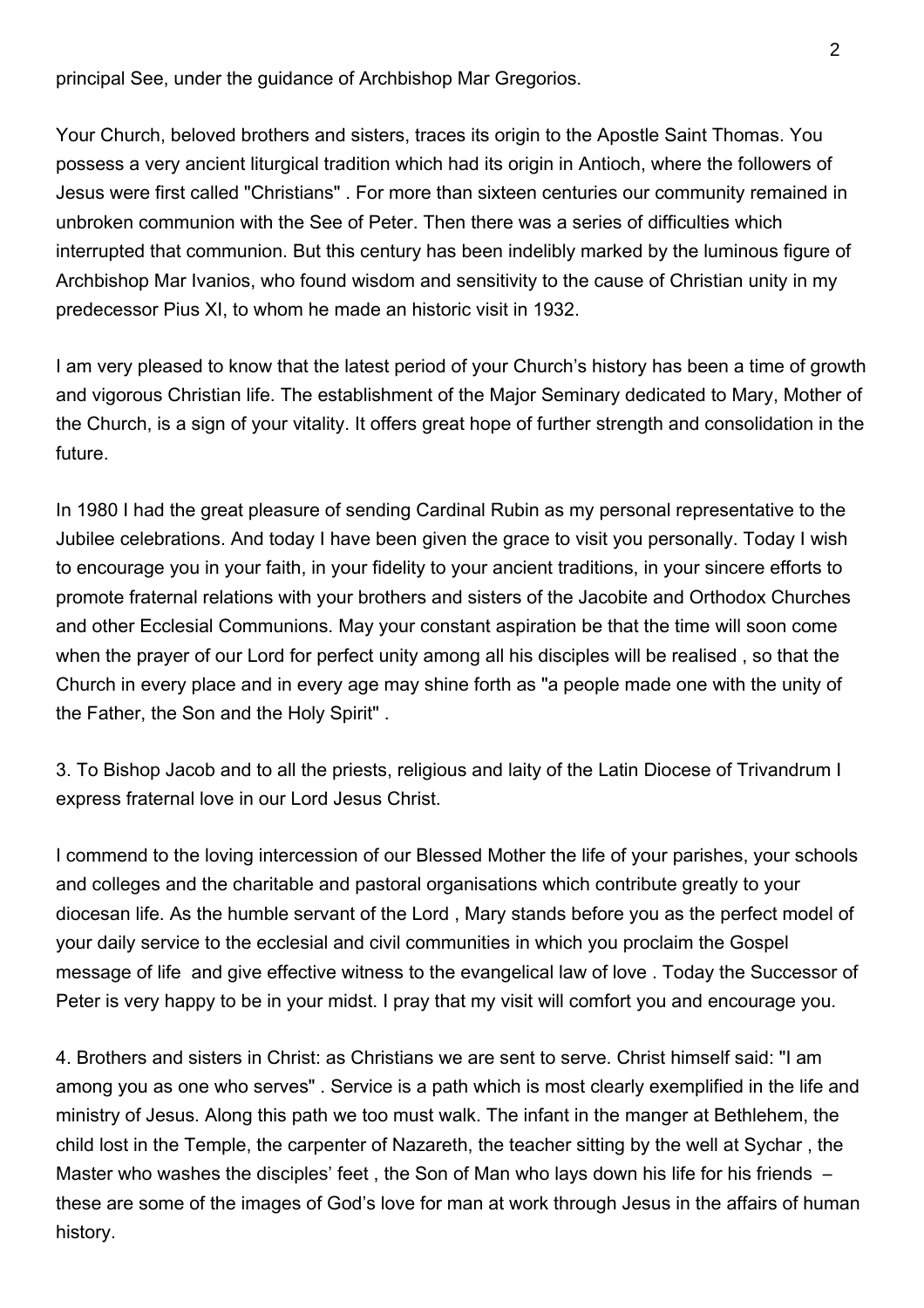In the solemn words of Saint Paul, Jesus Christ "though he was in the form of God, did not count equality with God a thing to be grasped, but emptied himself, taking the form of a servant, being born in the likeness of men" .

The Church too is called upon reproduce in her life and ministry the model of Jesus' service. Like him the Church must act in a spirit of service to the human family. For her, to serve the human family is to serve Christ her Lord.

In this sense certain expressions of the Second Vatican Council are a constant challenge to us: "the Church encompasses with love all those who are afflicted with human weakness... She recognises in the poor and the suffering the likeness of her poor and suffering Founder. She does all she can to relieve their need and in them she strives to serve Christ" .

Has this not been the experience of the Saints in every time and place? Is this not the example left to you by a multitude of men and women who have witnessed to Christ in this region of Kerala? Is this not the work of your parishes and institutions today? Are not many of you personally engaged in many forms of service to your needy brothers and sisters, without seeking earthly profit or advantage?

5. The Church here, and throughout India, is a servant Church. She sees her poor and suffering Founder in the faces of all those, young or old, who are victims of poverty in any of its forms: hunger and malnutrition, unacceptable living conditions, disease, illiteracy, injustices at work and in society, the privation of fundamental freedoms, discrimination because of race, religion, sex, community or language.

In this Messianic Kingdom of Christ the poor and the suffering have a special place. Indeed, the Kingdom belongs to them: "Blessed are you poor, for yours is the kingdom of God" . The signs of the presence of God's Kingdom are the preaching of the Good News to the poor, the proclaiming of sight by the blind, the setting free of those who are oppressed, the proclamation of the acceptable year of the Lord . All these mean that the Church's service to the Kingdom of God is accomplished in her service to the poor and to the suffering.

The Church excludes no one from her compassion and loving service. Like a good mother she loves all: children, youth, the aged, the workers, the homeless, the hungry, the handicapped, the spiritually deprived, and those who recognise their sinfulness and so experience through her the healing touch of Christ. To everyone, but to the poor in particular, the Church offers the Good News of man's human and supernatural dignity. In Christ, man has been elevated to the state of divine sonship. He is a child of God, called to live in dignity in this world and destined for eternal life.

The Church is the home of the poor and the rich alike, for "God shows no partiality". However,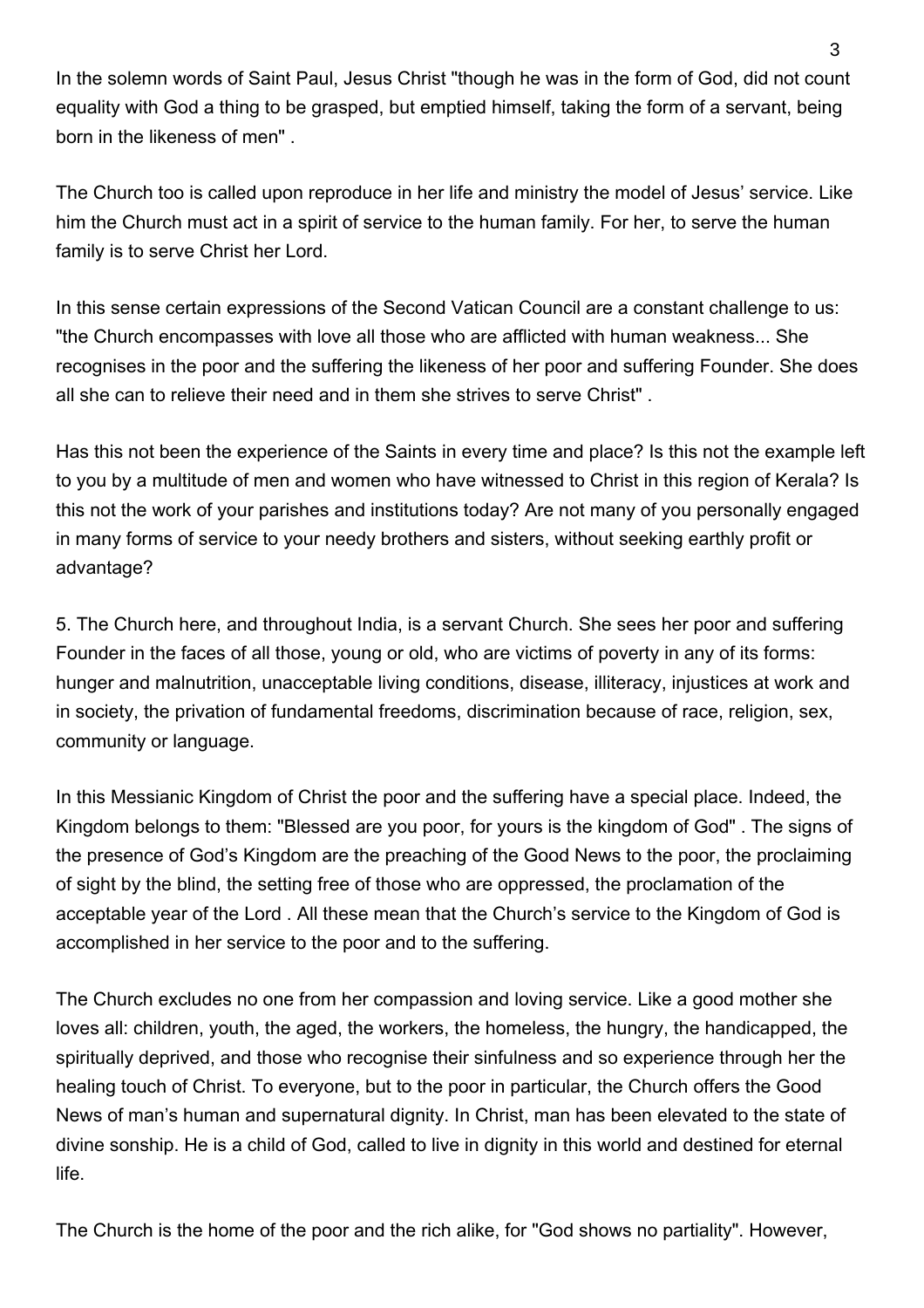each community in the Church is required to make a special effort so that the poor feel fully at home in her. For this reason the Church herself, "in humility and self-sacrifice" , must be willing to walk the paths of the dispossessed and those who seek after justice. In this way she walks in the footsteps of her Lord, who "emptied himself, taking the form of a servant".

6. Twenty years ago the Second Vatican Council clearly recognised that "we are at a moment in history when the development of economic life could diminish social inequalities if that development were guided and coordinated in a reasonable and human way". But at the same time the Council fore saw – and rightly – that material development too often serves only to intensify such inequalities. What is needed for greater social justice is this: that economic development and the technical instruments it produces should be placed at the service of man: at the service of the whole man, and of every man – every man, woman and child – without intolerable forms of discrimination. In his social Encyclical "[Mater et Magistra](https://www.vatican.va/content/john-xxiii/en/encyclicals/documents/hf_j-xxiii_enc_15051961_mater.html)", Pope John XXIII vindicated a principle which is entirely valid today: "Economic progress must be accompanied by a corresponding social progress, so that all classes of citizens can participate in the increased productivity.

Furthermore, economic and social progress must be directed to the integral well-being of the human person. This means that people must not be considered as mere instruments of production. They must be treated in accordance with their human dignity and in accordance with their needs, which are not material but also cultural and spiritual.

India understands the spiritual nature of the human person. Your culture causes you to be sensitive to the transcendental values that are an inseparable part of human activity and all relationships. The world is faced by this challenge: development must be truly harmonised with the promotion of the spiritual dignity of individuals and their inalienable rights. You possess an ancient wisdom which claims that it is not just material progress which benefits a people and a nation, but rather the resulting social peace and freedom, including freedom of conscience and religion.

7. Brothers and sisters of the Catholic Church: as citizens of your country you have the right and duty to contribute to the progress of the civil society to which you belong. I encourage you to do this in a spirit of service, in the spirit of Christ who taught us the fullest meaning of love. As Saint John says: "By this we know love, that he laid down his life for us; and we ought to lay down our lives for the brethren. But if any one has the world's goods and sees his brother in need, yet closes his heart against him, how does God's love abide in him? Little children, let us not love in word or speech, but in deed and in truth".

In co-operation with all people of good will, the local Churches have a vital part to play in relieving hardship and suffering. Much can be done, as the Council says, "to help people gain a sharper insight into their full destiny, so that they can fashion the world more to man's surpassing dignity, search for a brotherhood which is universal and more deeply rooted, and meet the urgencies of our age with a gallant and unified effort born of love". As far as possible, educational activities